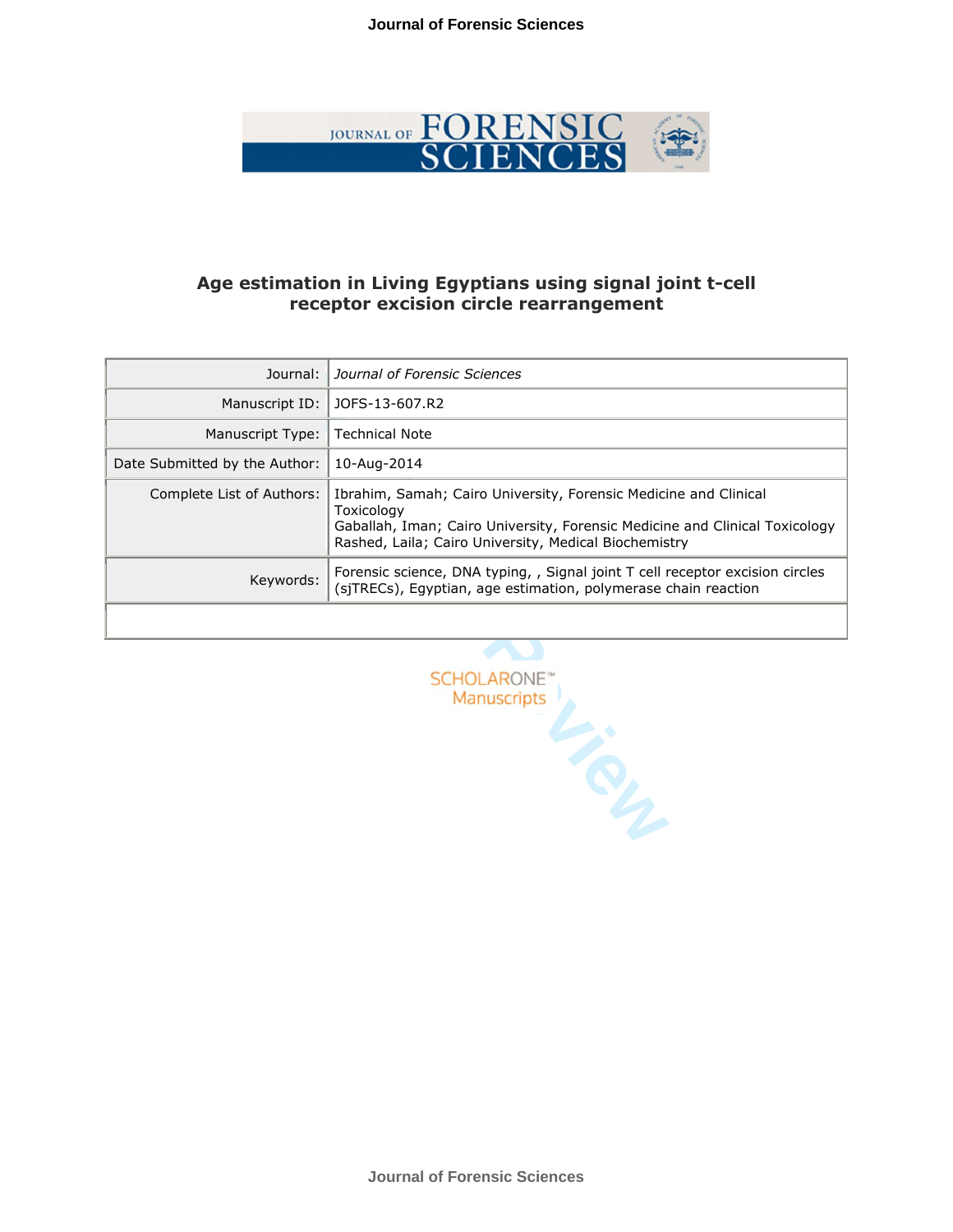| 1              |  |
|----------------|--|
| $\overline{c}$ |  |
|                |  |
|                |  |
|                |  |
|                |  |
|                |  |
|                |  |
|                |  |
|                |  |
|                |  |
|                |  |
|                |  |
|                |  |
|                |  |
|                |  |
|                |  |
|                |  |
|                |  |
|                |  |
|                |  |
|                |  |
|                |  |
|                |  |
|                |  |
|                |  |
|                |  |
|                |  |
|                |  |
|                |  |
|                |  |
|                |  |
|                |  |
|                |  |
|                |  |
|                |  |
|                |  |
| 40             |  |
| 41             |  |
| 42             |  |
| 43             |  |
| 44             |  |
| 45             |  |
| 46             |  |
| 47             |  |
| 48             |  |
| 49             |  |
| 50             |  |
| 51             |  |
| 52             |  |
| 53             |  |
| 54             |  |
| 55             |  |
| 56             |  |
| 57             |  |
| 58             |  |
| 59             |  |

Age estimation in Living Egyptians using signal joint t-cell receptor excision circle rearrangement

#### **Samah F. Ibrahim, Iman F. Gaballah and Laila A. Rashed\***

*MD, Lecturer of Forensic Medicine and Clinical Toxicology -Faculty of Medicine-Cairo University \*MD, Professor of Medical Biochemistry-Faculty of Medicine-Cairo University*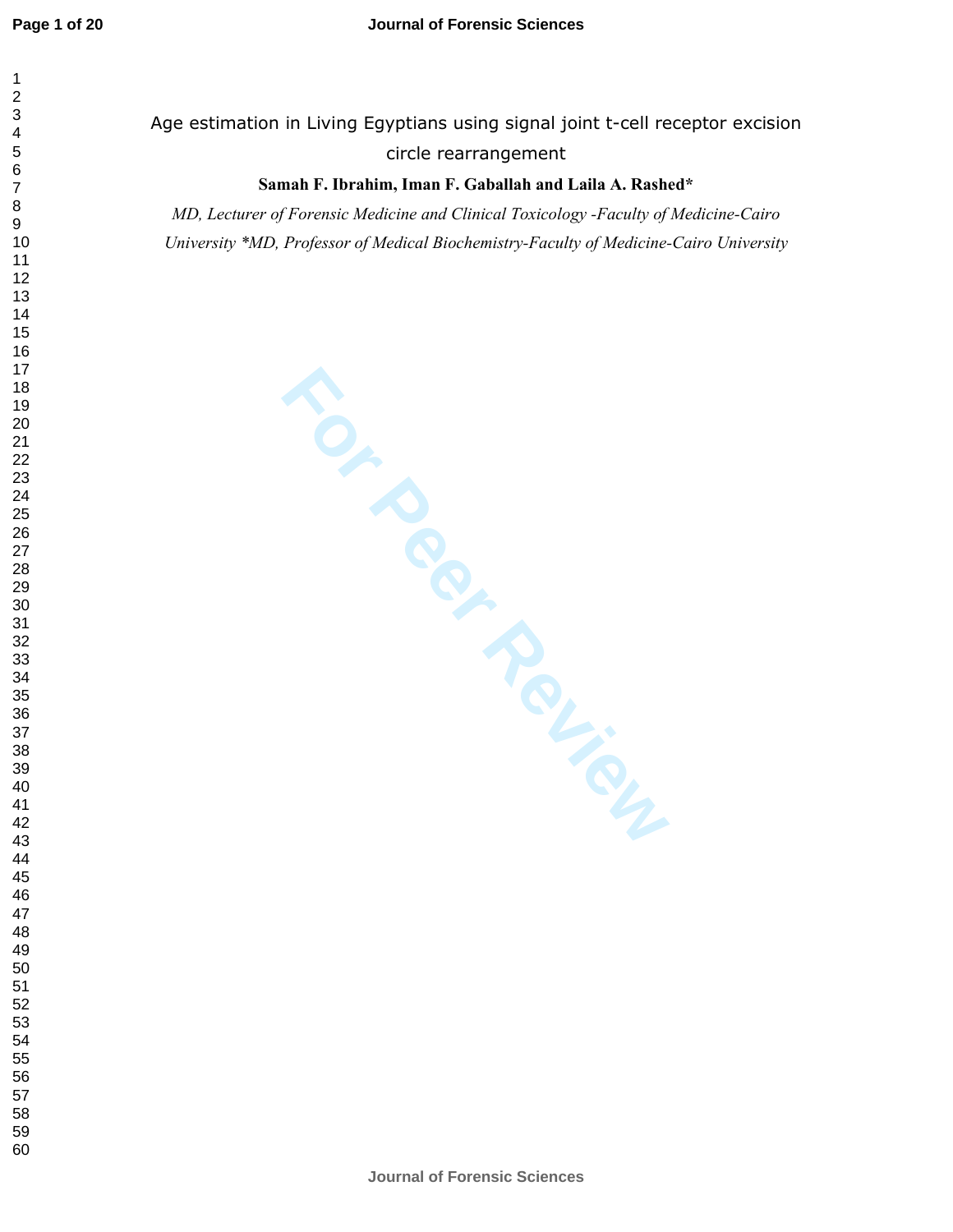One of the forensic investigations' goals is to estimate the age. Age estimation contributes to identification of individuals and creates a biological profile to help in identification of the missing persons in a forensic context **(1)**.

tian children dental age estimation<br>was significantly correlated with real age w:<br>ion is more accurate in childhood compare-<br>tal age estimation methods is complicated l<br>s, grouping, and statistical analysis (4)<br>is skeletal Age can be estimated very accurately in childhood using developmental methods like dental mineralization and eruption **(2)**. **El-Bakary and his colleagues (3)**  stated that Egyptian children dental age estimation by Willems and Cameriere methods was significantly correlated with real age with (98%) accuracy. Dental age estimation is more accurate in childhood compared to adulthood and the accuracy of dental age estimation methods is complicated by different sample sizes, age structures, grouping, and statistical analysis (**4)**

 In adulthood, there is skeletal and dental changes. The skeletal and dental changes have some relationship with age, this relationship is influenced by many endogenous and exogenous factors **(5).** 

Skeletal growth characteristics such as long-bone lengths, epiphyseal fusion, and dental eruption provide a more precise and accurate indication of age with certain degree of confidence (typically 95%) **(6).**

The current age estimation methods are less accurate and require population specific references so, new methodologies are needed to avoid these problems **(1& 7).** 

The new age estimation methods are based on natural process of ageing,

 $\mathbf{1}$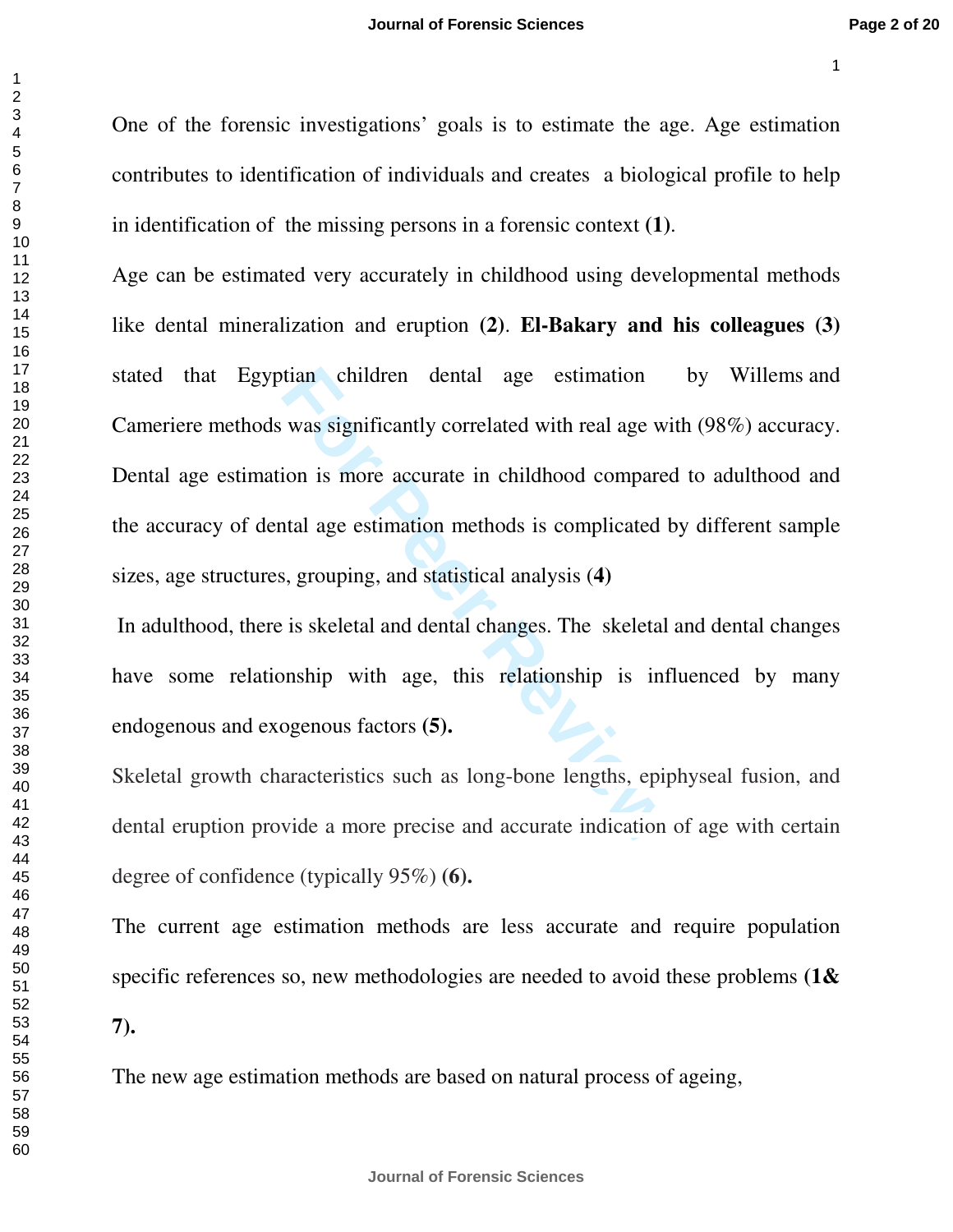**Page 3 of 20**

#### **Journal of Forensic Sciences**

which leads to alterations of tissues and organs on different biochemical and molecular levels. In a biochemical approach, many studies try to relate the racemization of aspartic acid with age **(8).** In a molecular biology approach, many studies try to relate DNA<sup>'</sup> s alterations with age in

different tissues e.g. the telomere shortening and signal joint T-cell receptor

rearrangement excision circles (sjTRECs) decreasing with age. The most promising nontelomere based approach for predicting age is to measure sjTRECs accumulation in T cells **(9).** 

ision circles (sjTRECs) decreasing with<br>nere based approach for predicting age is to<br>cells (9).<br>the thymus in generation of T lymphocytes<br>related atrophy at a rate of approximately<br>a rate of 1% per year thereafter, which l The central role of the thymus in generation of T lymphocytes is well established, as well as its age-related atrophy at a rate of approximately 3% per year until middle age and at a rate of 1% per year thereafter, which leads to a reduction in this organ's function of naive T lymphocyte generation (10).

In order to create a broad number of T-cell receptor (TCR) molecules, each immature T lymphocyte experiences unique somatic rearrangements in its TCR loci during intra-thymic development. During this rearrangement process, the intervening DNA sequences in the TCR loci are deleted (**Figure 1**) **(7)** and circularized into episomal DNA molecules, also called signal joint TCR excision circles (sjTRECs). Such by products do not replicate during cell division and so are present in higher concentrations in the most recent thymic emigrant population, after which they are diluted out by cell division **(11).**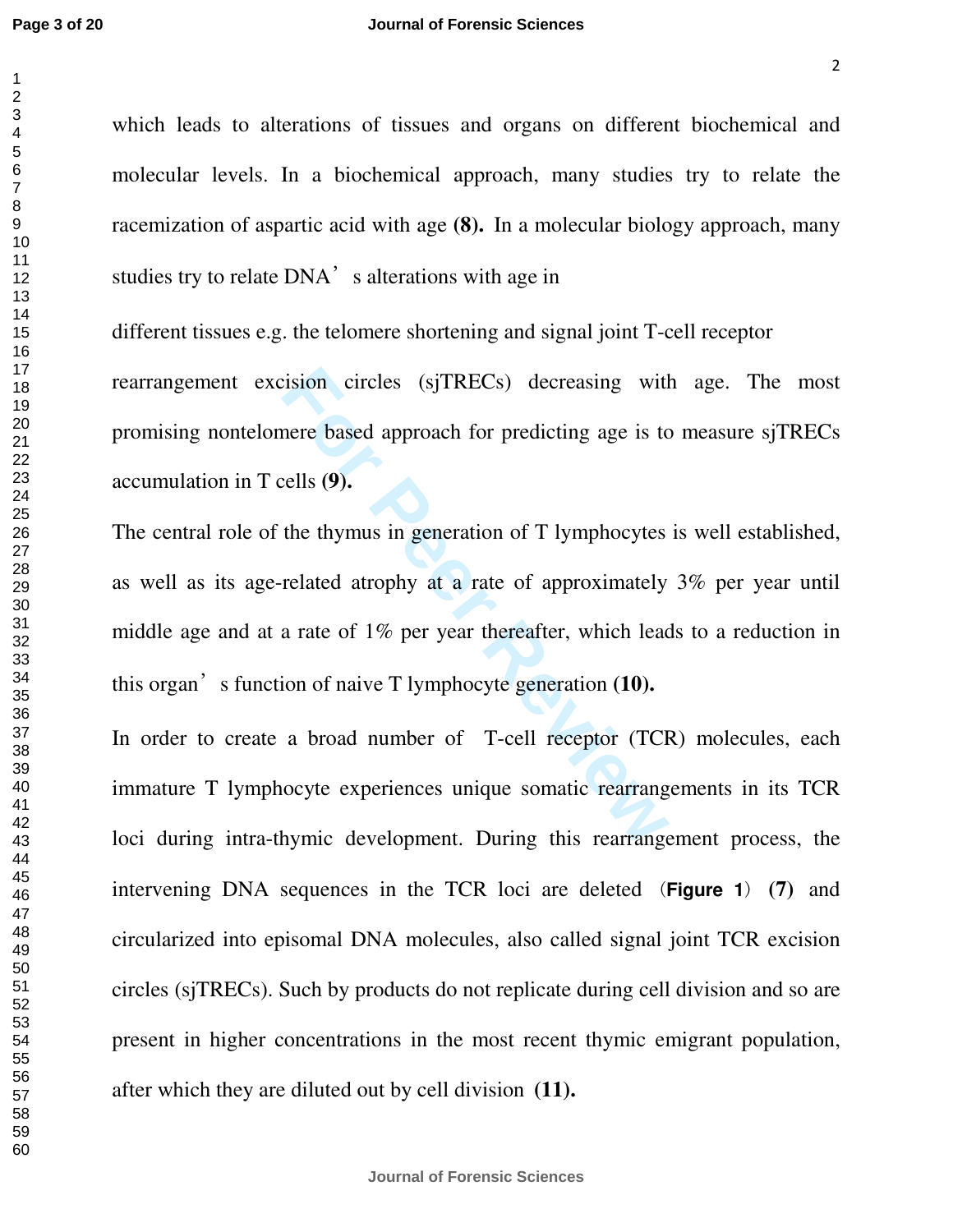The number of these episomal DNA excision products (sjTREC) within the peripheral T-cell pool shows an age related reduction **(12 and 13)**.

The alteration of sjTREC levels in peripheral blood is a dynamic process and can be an index of individual identification of different age **(14)**. The size of sjTREC was 140 bp. This is remarkably robust against the negative effects of DNA degradation and can be successfully applied to aged blood samples (**15 and 16)** . The aim of the present study is to validate the usage of a sjTREC in peripheral blood leukocytes (PBLs) as a molecular marker for Egyptian person's age estimation among different age groups.

#### **Material and Methods**

The successfully applied to aged blood samp<br>
sent study is to validate the usage of a sj<sub>1</sub><br>
(PBLs) as a molecular marker for Egyp<br>
lifferent age groups.<br>
nods<br>
ples were obtained from 153 unrelated<br>
g from a few weeks to7 Whole blood samples were obtained from 153 unrelated healthy Egyptian individuals ranging from a few weeks to70 years old. Donors were randomly chosen among individuals who came to Kasr Alaini Hospital - Cairo University for regular checkup. The research protocol was approved by the Ethical committee - Faculty of Medicine, Cairo University. All samples were collected into Vacuette EDTA tubes and stored at −80°C, with informed consent obtained from the individual or a parent or guardian.

#### *DNA extraction*

Genomic DNA was extracted from peripheral blood using the Qiagen DNA Isolation kit (Qiagen GmbH, Hilden, Germany). Samples were dissolved in RNase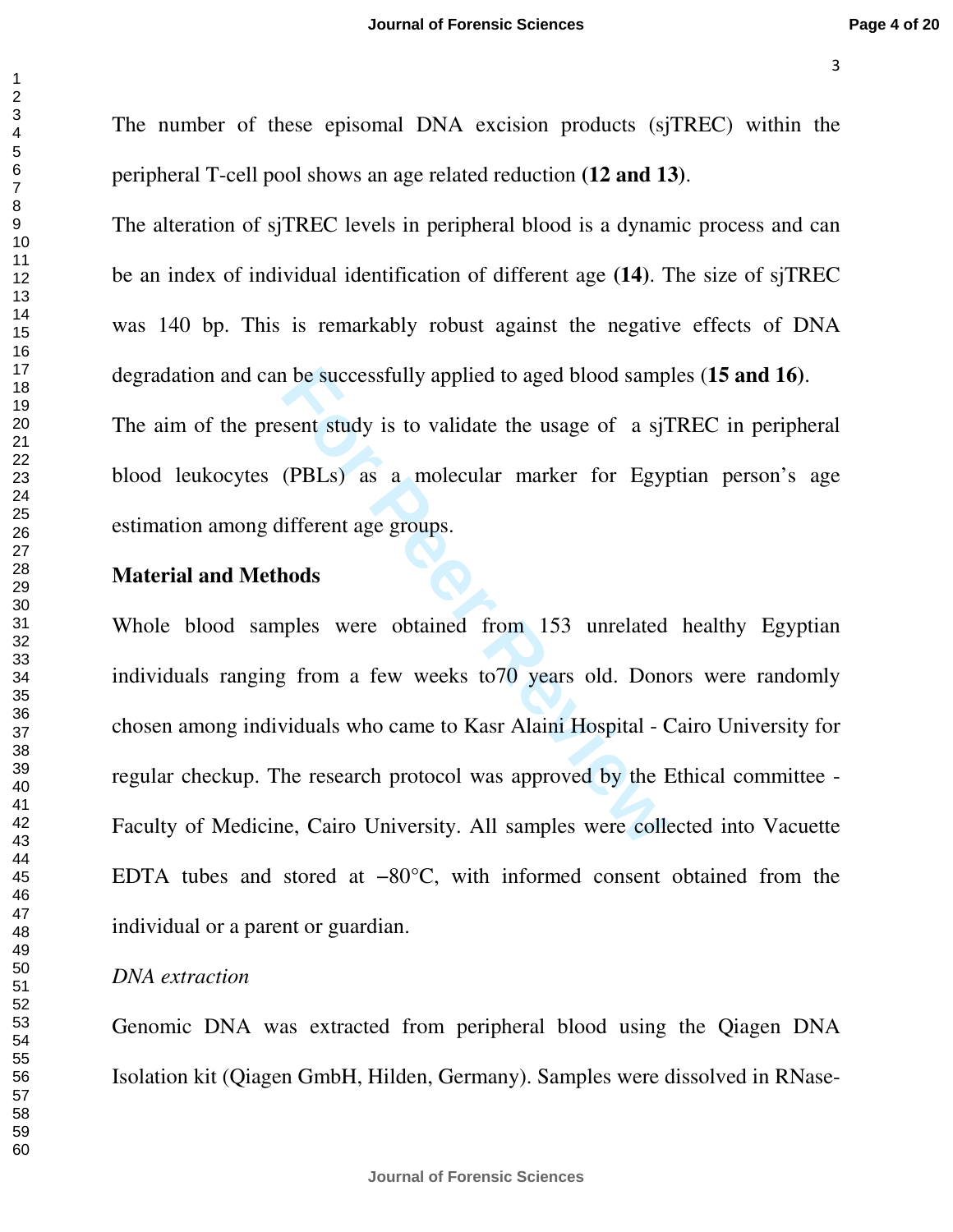free water and quantified spectrophotometrically at 260/280nm, RNA concentrations were assessed using the OD 260/280 ratio, and DNA integrity was studied by gel electrophoresis on a 1% agarose gel, containing ethidium bromide, the isolated DNA was stored at -20oC till use.

## *TaqMan qPCR*

Technically, the quantification of sjTRECs is straightforward: the primers and hydrolysis (TaqMan) probe target the unique joint fragment of the circular molecule. SjTREC abundance is normalized to the total DNA content in whole blood samples which is measured by qPCR TATA box binding protein (TBP) single copy gene.

uantification of sjTRECs is straightforward<br>
in probe target the unique joint fragme<br>
abundance is normalized to the total DNA<br>
ich is measured by qPCR TATA box bind<br>
tude amplification of 50ng DNA extracted f<br>
ure contain TaqMan qPCR include amplification of 50ng DNA extracted from the whole in a µl reaction mixture containing 700nM of each primer, 150nM of hydrolysis probe and 12.5µl 2X TaqManR Universal PCR Master Mix (Applied Biosystems) using ABI Prism 7300 detector (Applied Biosystems). PCR runs started with incubation at 50oC for 2min, then at 95oC for 10min followed by 45 cycles of denaturation at 95oC for 15sec and annealing/elongation at 60oC for 30sec. The oligo sequences used in the assays were as follows:

• For sjTREC quantification according to **Hazenberg and his colleagues (17)**:

1.Forward primer 5'-CCATGCTGACACCTCTGGTT-3'.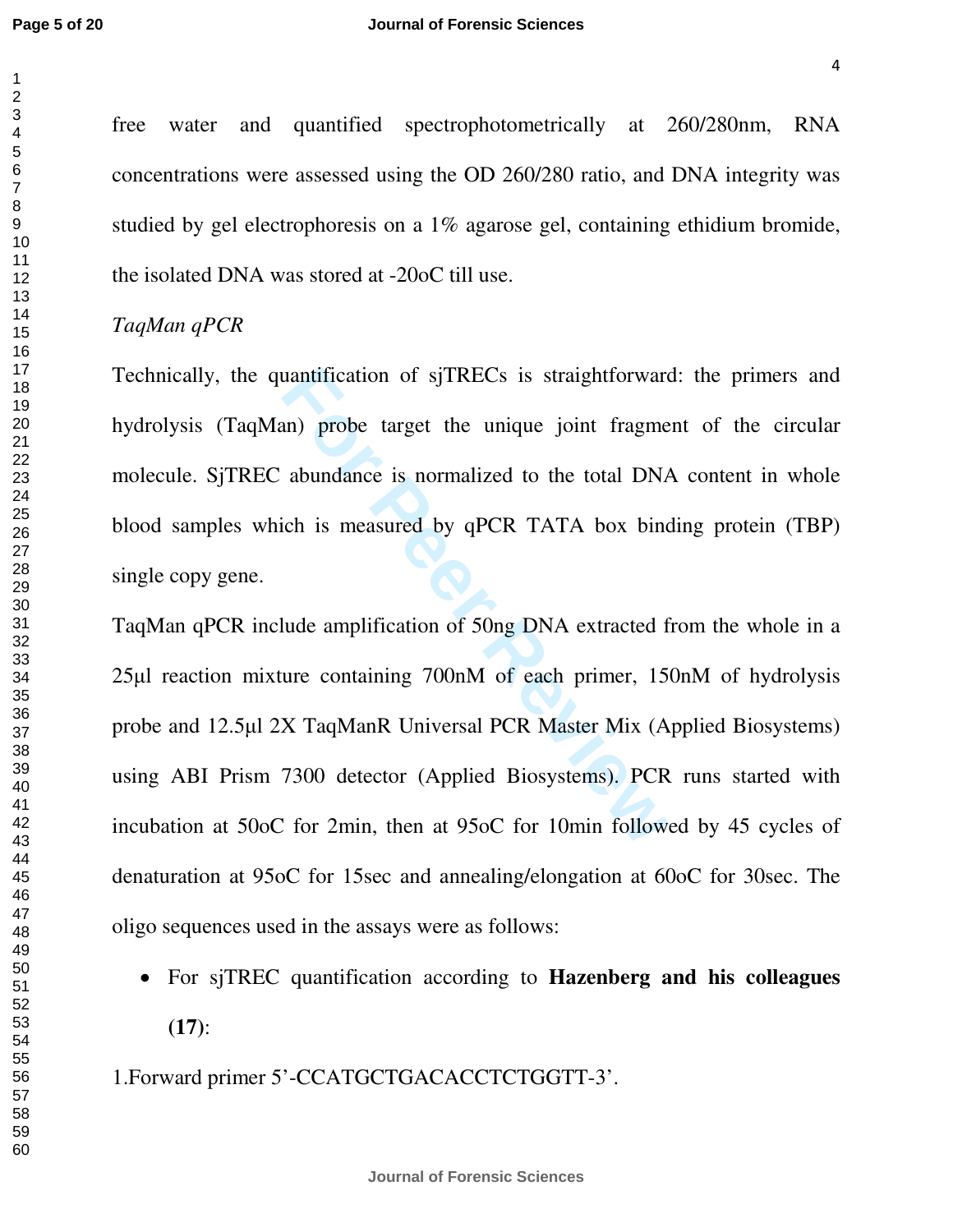2.Reverse primer 5'-TCGTGAGAACGGTGAATGAAG-3'.

3.Hydrolysis probe 5'-(FAM) CACGGTGATGCATAGGCACCTGC-3' (TAMRA).

• For the TBP gene amplification:

1.Forward primer 5'-TTAGCTGGCTCTGAGTATGAATAAC-3'.

2.Reverse primer 5'-AACCAATAAAACCTACTCCTCCCTTAA-3'.

3.Hydrolysis probe 5'-(FAM) GAGTCCAGACTGGCAGCAAGAAAAT-3' (TAMRA).

-AACCAATAAAACCTACTCCTCCCTTA<br>be 5'-(FAM) GAGTCCAGACTGGCAC<br>lue of sjTREC of each sample was calcula<br>of TBP and sjTREC assays (dCt) (**15).** Ac<br>the PCR reaction was calculated by using th<br>ng the slope of the standard curve (**1** The normalized value of sjTREC of each sample was calculated as a difference between Ct value of TBP and sjTREC assays (dCt) **(15).** According to (R) the efficiencies (E) of the PCR reaction was calculated by using the formula  $E = (10(-))$ 1/s) -1 where S being the slope of the standard curve **(18)**.

# **Statistics**

Normality of the data was examined using the Kolmogorov-Smirnov test, and homogeneity of variance using the Levene median test. Linear regression equation was obtained for estimating the age of donors by sjTREC levels in blood samples, and gender difference was assessed using the unpaired student t test, Results were expressed as minimum, maximum, and mean } standard deviation. Linear regression equation was obtained for estimating the age of donors by peripheral

 $\mathbf{1}$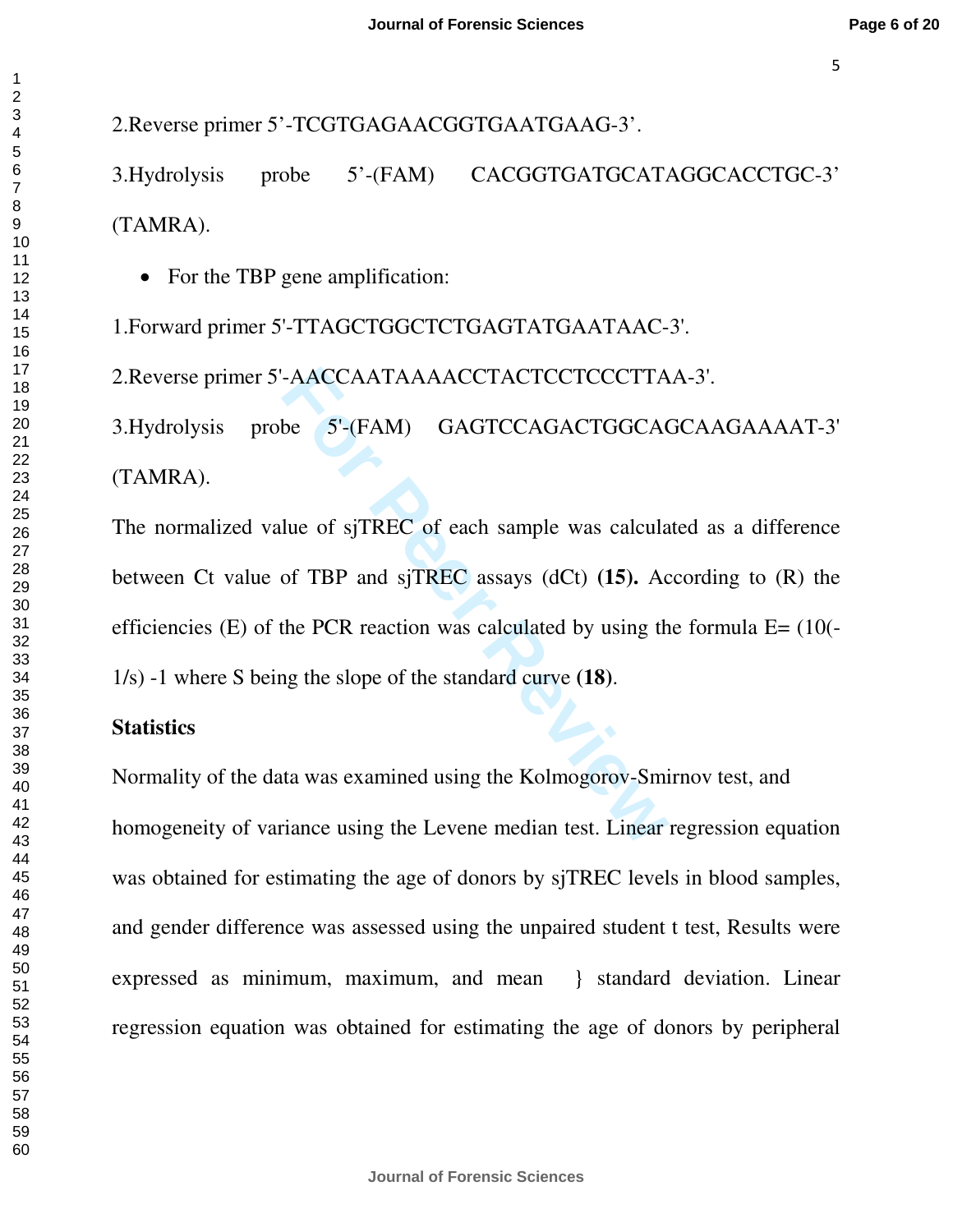sjTREC levels. All statistical analysis was performed using SPSS- 16th edition software. Results were considered significant when  $p=0.05$ .

## **Results**

A linear range was observed for both the sjTREC and TBP amplicons, and their efficiencies were very close to each other (0.94060.021 for sjTREC and 1.03760.092 for TBP), which is a prerequisite to the use of direct dCT method for accurate normalized sjTREC quantification **(19)**.

*Normalized sjTREC Quantification in blood Samples* 

**SP)**, which is a prerequisite to the use of direction 1 sjTREC quantification (19).<br>
C *Quantification in blood Samples*<br>
ification by qPCR analysis was successfull<br>
d samples. In contradistinction to the TBP<br>
all ages, s The sjTREC quantification by qPCR analysis was successfully performed in all 153 collected blood samples. In contradistinction to the TBP normalizer, which was stable across all ages, sjTREC contents reduced as the donor age increased **(Figure 3)**.

The sjTREC levels (dCtTBP -sjTREC) were normalized in a cohort of 153 blood samples attained from healthy subjects ranging from few weeks -70 years old, 63 were males and 90 were female (**Table 1**). sjTREC contents declined progressively in these collected samples with increasing donor age through a life span (**Table 2**). *Correlation between Normalized sjTREC Quantification and Individual Age* 

Considering the donor age as the dependent variable and sjTREC levels (dCt values) as the predictor, we adopted linear regression to assess the correlation between sjTREC level and individual age. Linear regression equation was also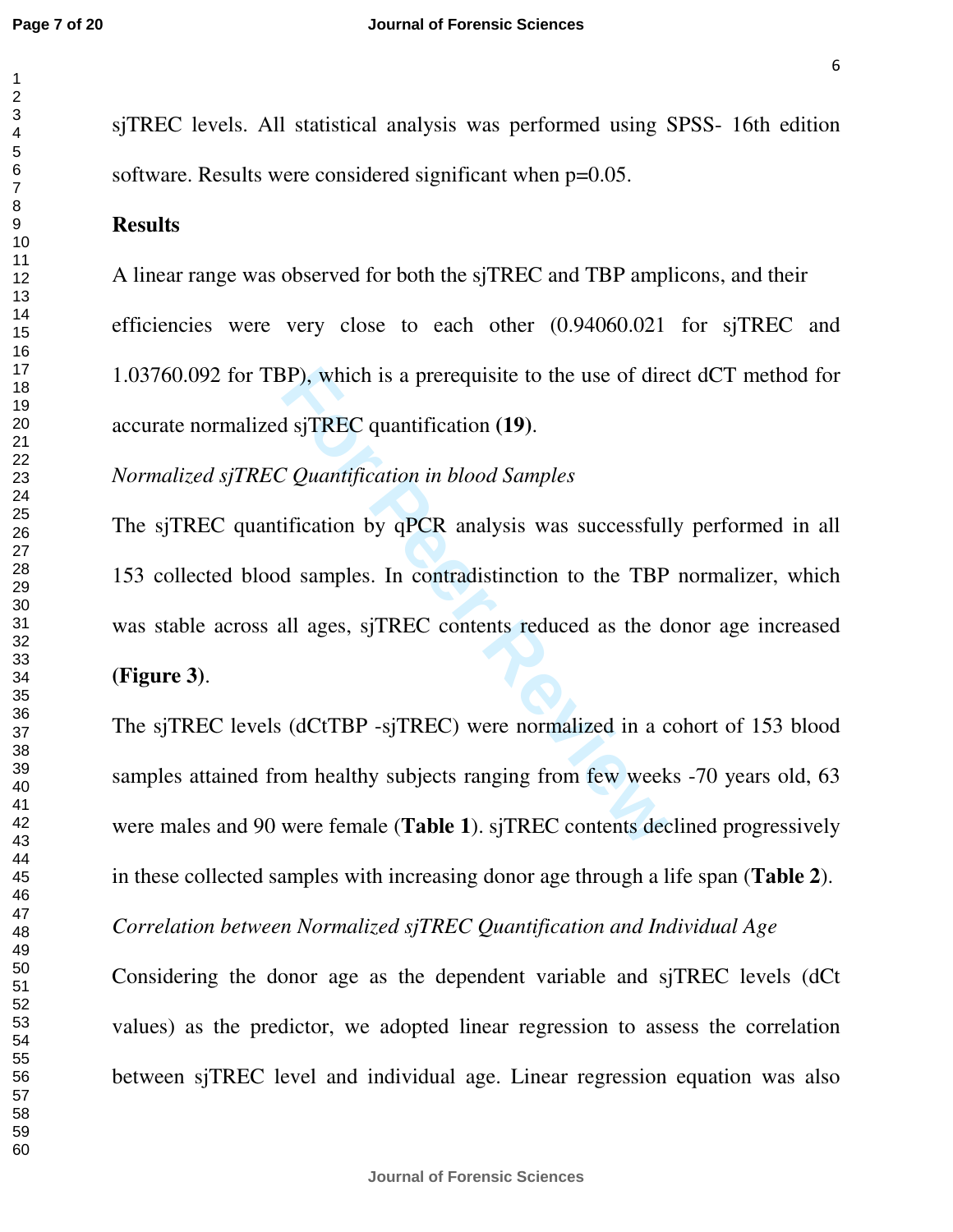obtained for age estimation, with its accuracy evaluated using  $\mathbb{R}^2$ . A straight line was obtained by regression analysis between individual age and dCt,  $R^2$  being 0.870 with confident interval (95%) (**Table 2 and Figure 2**). Normalized sjTREC level of each sample could be included in the following formula to predict **scheuer** the donor age: Age =  $-30.671 + (-5.998Y)$ : (Y is dCtTBP-sjTREC; standard error of the estimate  $\pm$  7.35 years).

# *Assessment of Gender Difference in sjTREC Quantification*

Normalized sjTREC contents in male and female samples were compared to find out whether there is gender-specific change as regards sjTREC level in human blood samples. No differences were found between males and females (**Table 3**).

#### **Discussion**

For Pufference in sjTREC Quantification<br>
C contents in male and female samples wer<br>
is gender-specific change as regards sjTRI<br>
differences were found between males and fe<br>
ge detection is a newly emerging field with r<br>
1 Molecular human age detection is a newly emerging field with relevance to forensic implication **(20).** The individual age from birth time to testing time, as one important identification factor, can currently be estimated from DNA information **(16)**.

Unlike odontological or skeletal approaches for age estimation **(21)** or some biochemical methods **(22)**, DNA-based approach using blood sample does not require the availability of samples such as bones or teeth and requires small DNA amounts  $(0.2 \mu g$  DNA template or less)  $(23)$  thus expands the availability of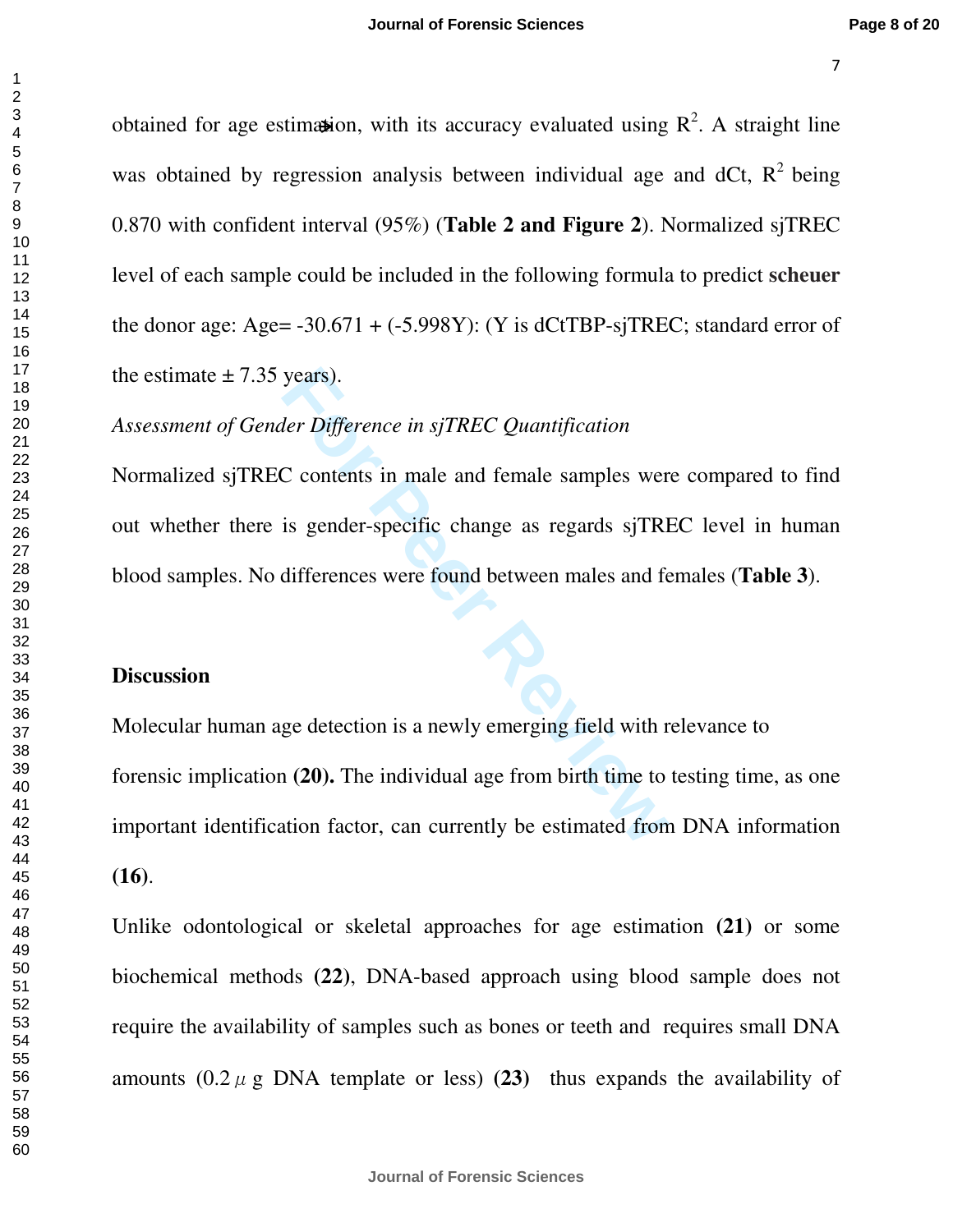formed 41% of them. There was no stack the star Peerle SC levels between males and females. We were **and his colleagues** (14 and 16). We were his colleagues (15) and Pido-Lopez and has small but statistically significant molecular age estimation for practical applications among living child or adult persons **(15).** Moreover, the living persons will not expose to x-rays hazards. So, molecular age estimation would be useful in aging living individual such as illegal immigrates, comatose patients after car accidents and child prostitution. Our results showed that sjTREC levels ranged from (-17.3 to -1.9) among 153 participants, males formed 41% of them. There was no statistical significant difference in sjTREC levels between males and females. We were concordant with studies done by **Ou and his colleagues (14 and 16).** We weren't in agreement with **Zubakov and his colleagues (15) and Pido-Lopez and his colleagues (24)**, as they observed a small but statistically significant gender effect on sjTREC quantification.

There was a highly significant negative regression correlation between sjTREC levels and individual age ( $R^2 = 0.87$ , standard error of the estimate  $\pm 7.35$  years). We suggested that assessment of sjTREC in peripheral blood might be a valuable tool in age estimation. Similarly, **Zubakov and his colleagues (15)** found that sjTREC levels declined in an age dependent manner in blood samples with  $(R^2 =$ 0.835, standard error of the estimate  $\pm$  8.9 years), **Ou and his colleagues** (16) found that sjTREC levels declined in an age dependent manner in blood samples with  $(R^2=0.759)$  and **Cho and his colleagues (25)** declared the linear negative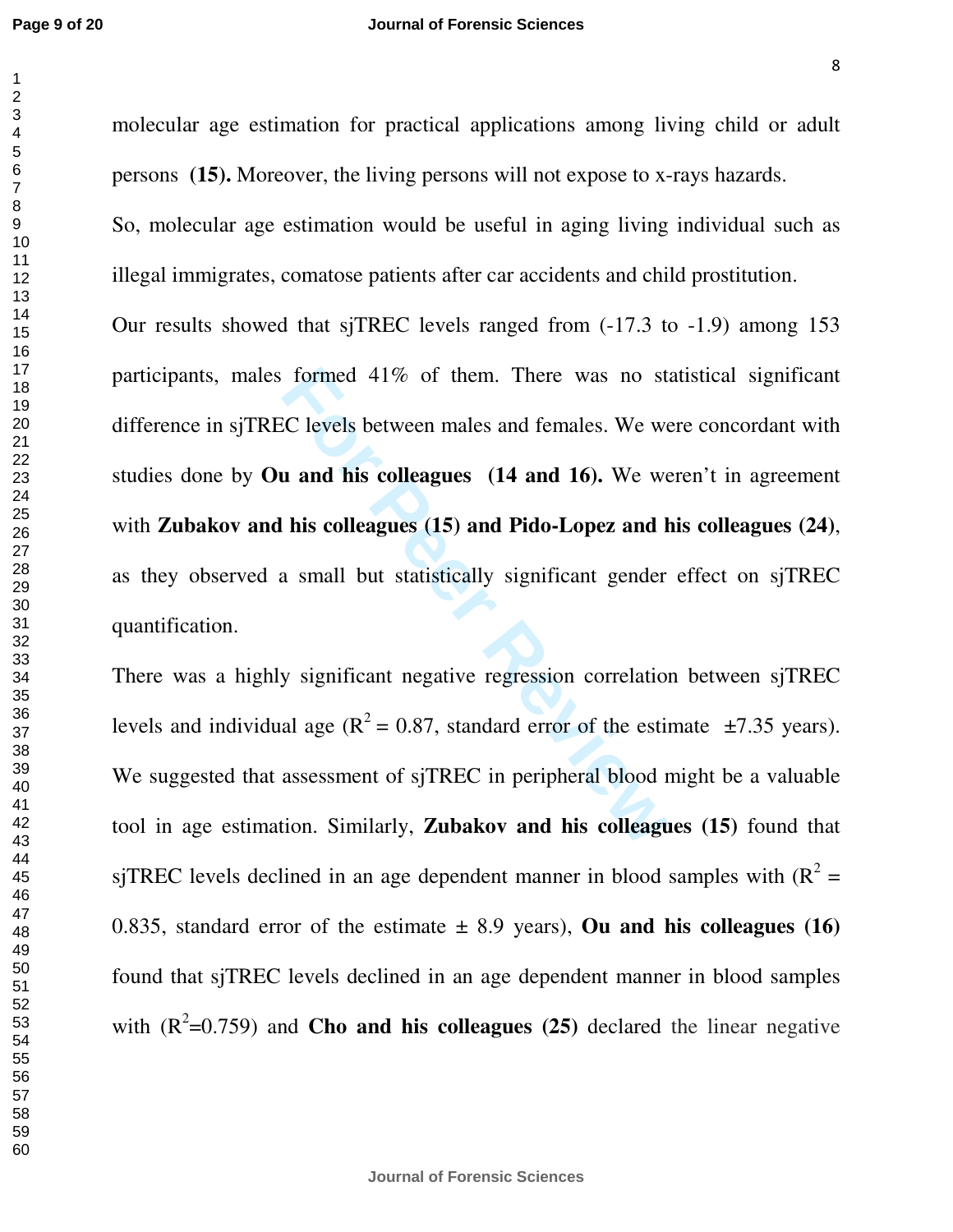regression curve between sjTREC levels and age with  $(R^2 = 0.807$ , standard error of the estimate  $\pm$  8.49 years).

However, our results were slightly lower than a study reported by **Lorenzi and his colleagues (23).** This may be due to the difference in sample size, type and the method

employed in the study to measure the sjTREC levels and endogenous control in samples (16). Another possible explanation is that sjTREC in peripheral blood might vary widely depending on genetic, medical and environmental factors, which needs further investigations.

and ther possible explanation is that sjTREC is<br>ther possible explanation is that sjTREC is<br>depending on genetic, medical and envertively<br>investigations.<br>graphic ancestry didn't influence this approach<br>ation. This age-rela A person's bio-geographic ancestry didn't influence this approach using sjTREC levels for age estimation. This age-related DNA maker approach is suitable for age estimation from blood samples among Dutch (**15),** Chinese **(16) and** Koreans **(25).** We found that using sjTREC levels for age estimation is suitable for Egyptians too.

Unfortunately, age-estimation using sjTREC levels method is restricted to blood samples and body parts containing blood and is not possible for other body parts or fluids, such as semen or saliva, as they do not contain T cells in quantities required for sjTREC detection (**15)**. Many infections and environmental stressors can affect the thymus gland causing thymic involution .

 $\mathbf{1}$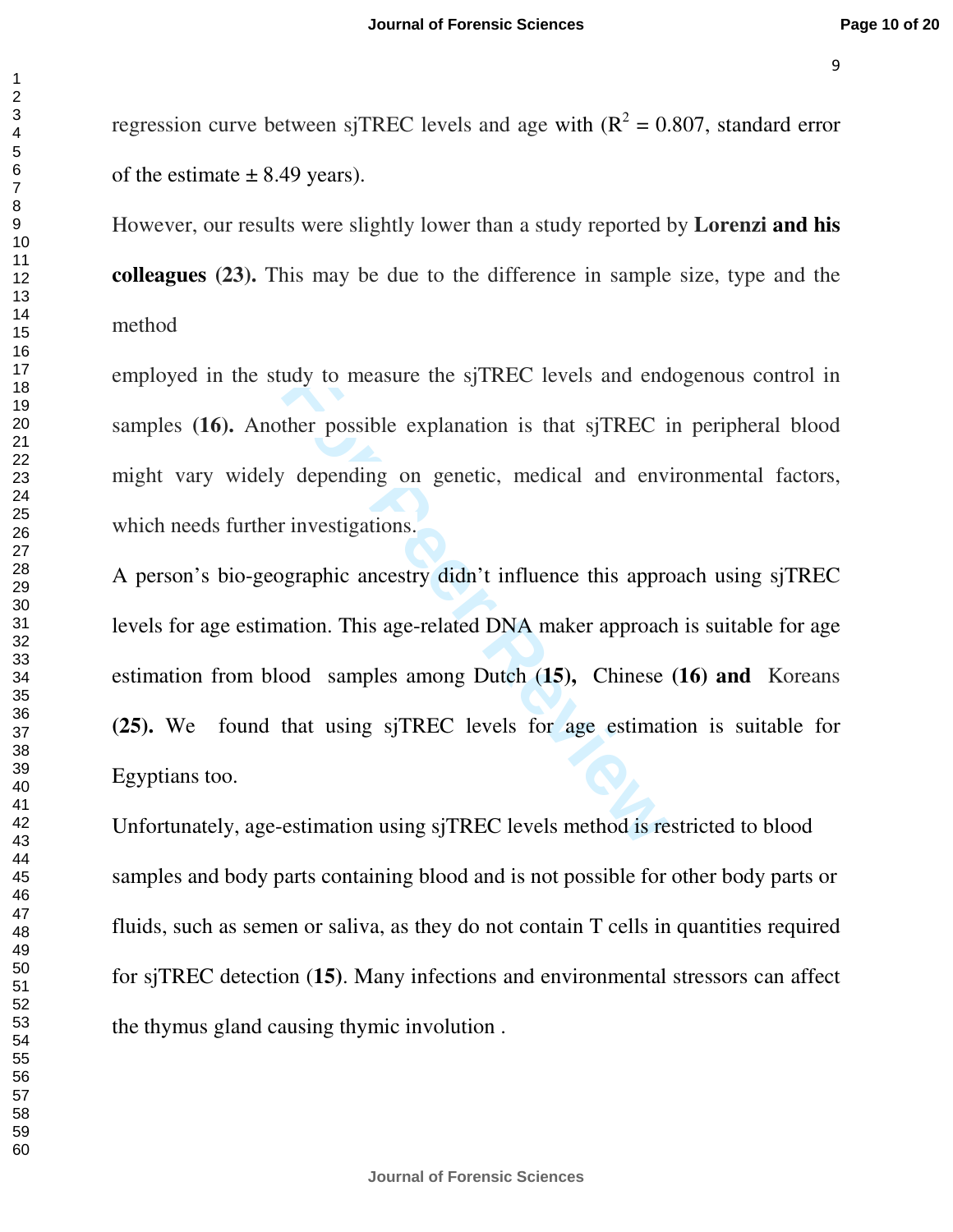**Ferrando-Martı´nez and his colleagues (26)** suggested that an inhomogeneity in thymic function in elderly individuals can compromise the accuracy of using sjTREC levels for age estimation. For this reason our sample was healthy middle age Egyptian individuals. Future research into pathological conditions involving the immune system and its effect on molecular markers may allow further improvement of accuracy in individual age estimation from biological materials.

External values are estimation from biol<br> **For Peer Review Conference Confext, our approx**<br>
For Peer Review and Conference Practical applications and clinical app<br> **For Peer Practical applications and clinical app**<br> **For P** We concluded that, within the forensic context, our approach is expected to provide investigative leads in criminal cases by allowing an accurate age estimation of unknown individuals from minute blood. Furthermore, our method is relevant for several other practical applications and clinical applications where age records were lost.

## **References**

- 1. **Cunha E, Baccino E, Martrille L, Ramsthaler F, Prieto J, Schuliar Y et al.** The problem of aging human remains and living individuals: a review. Forensic Sci Int. 2009 Dec 15;193(1-3):1-13.
- 2. **Saunders S, DeVito C, Herring A, Southern R, Hoppa R.** Accuracy tests of tooth formation age estimations for human skeletal remains. Am J Phys Anthropol. 1993 Oct;92(2):173-88.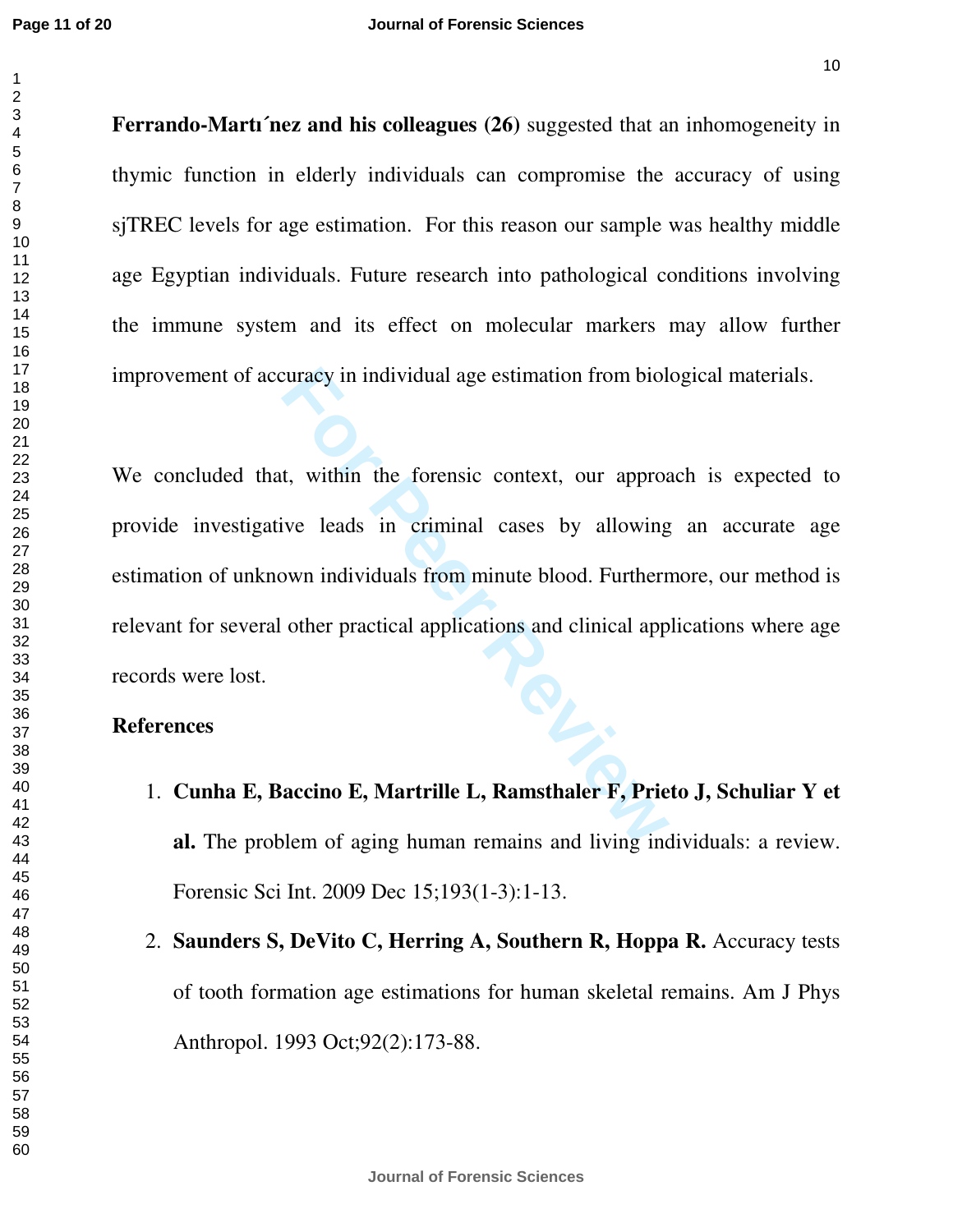- *3.* **El-Bakary AA, Hammad SM, Ibrahim FM** . Comparison between two methods of dental age estimation among Egyptian children. Mansoura J Forensic Med Clin Toxicol 2009;17:75-86.
- *4.* **Rai B, Anand SC.** Tooth developments: Accuracy of age estimation of radiographic methods**. World J Med Sci 2006;1:130-2**
- **F, Baccino E, Humbert JF, Tavernie, JC, I**<br>simple technique for age estimation in add<br>al method. J Forensic Sci. 1992 Sep;37(5):13<br>and black S. Developmental juvenile osteolo<br>idemic press. 2000.<br>**CUDE CONCERT DE H.** Appli 5. **Lamendin H, Baccino E, Humbert JF, Tavernie, JC, Nossintchouk RM, Zerilli A.** A simple technique for age estimation in adult corpses: the two criteria dental method. J Forensic Sci. 1992 Sep;37(5):1373-9.
- *6.* **Scheuer L and black S.** Developmental juvenile osteology. 1st ed. London: Elselvier academic press. 2000.
- 7. **Zapico S C. Ubelaker D H.** Applications of physiological bases of ageing to forensic sciences. Estimation of age-at-death. Ageing Res Rev. 2013 Mar; 12(2):605-17.
- 8. **Balin AK, Allen RG**. Molecular bases of biologic aging. Clinics in Geriatric Medicine 1989 Feb;5(1):1-21.
- 9. **Saeed M, Berlin R, Cruz TD.** Exploring the utility of genetic markers for predicting biological age. Leg Med (Tokyo). 2012 Nov;14(6):279-85.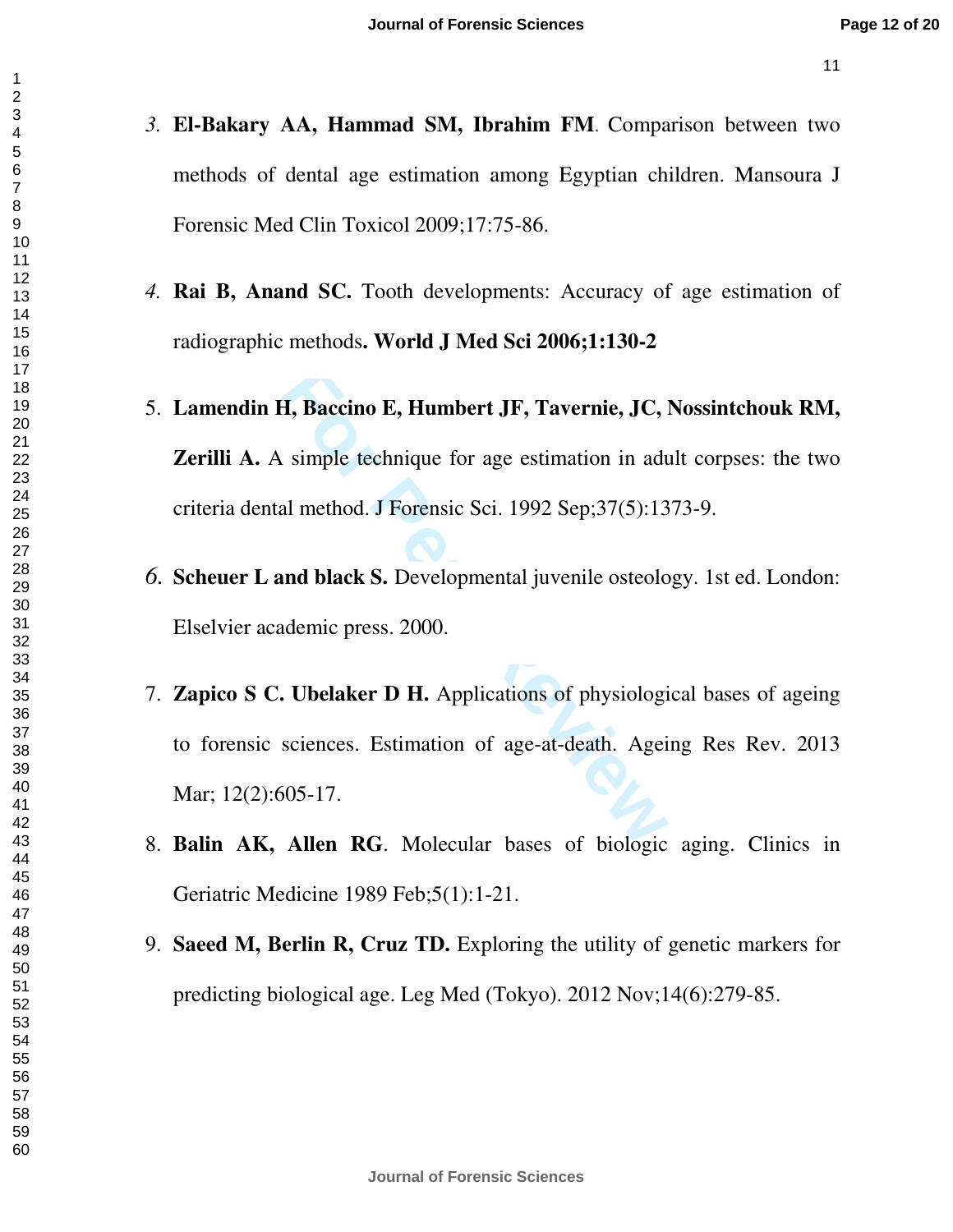- 10.**Bodey B, Bodey JB, Siegel SE, Kaiser HE.** Involution of the mammalian thymus, one of the leading regulators of aging. In Vivo **1997** Sep Oct;11(5):421-40.
- 11.**Breit TM, Verschuren MC, Wolvers-Tettero IL, Van Gastel-Mol EJ, Hahlen K, van Dongen JJ.** Human T cell leukemias with continuous V(D)J recombinase activity for TCR-delta gene deletion. J Immunol. 1997 Nov 1;159(9):4341-9.
- 12.**Douek DC, McFarland RD, Keiser PH, Gage EA, Massey JM, Haynes BF.** Changes in thymic function with age and during the treatment of HIV infection. Nature. 1998 Dec 17;396(6712):690-5.
- motion assessivity for TCR-delta gene deletion<br>
For PH, Gage EA, M<br> **For PH, Gage EA, M**<br> **For PH, Gage EA, M**<br> **For PH, Gage EA, M**<br> **For PH, Cooper PH, Gage and during th**<br> **EXECUTE:**<br> **FORTER:**<br> **FORTER:**<br> **FORTER:**<br> **F** 13.**Kong F, Chen CH, Cooper M.D.** Thymic function can be accurately monitored by the level of recent T cell emigrants in the circulation. Immunity. 1998 Jan;8(1):97-104.
- 14.Ou X, Zhao H, Sun H, Yang Z, Xie B, Shi Y at al. Detection and quantification of the age-related sjTREC decline in human peripheral blood. Int J Legal Med. 2011 Jul;125(4):603-8.

15.**Zubakov D, Liu F, van Zelm MC, Vermeulen J, Oostra BA, van Duijn CM et al.** Estimating human age from T-cell DNA rearrangements. Curr Biol. 2010 Nov 23;20(22):R970-1.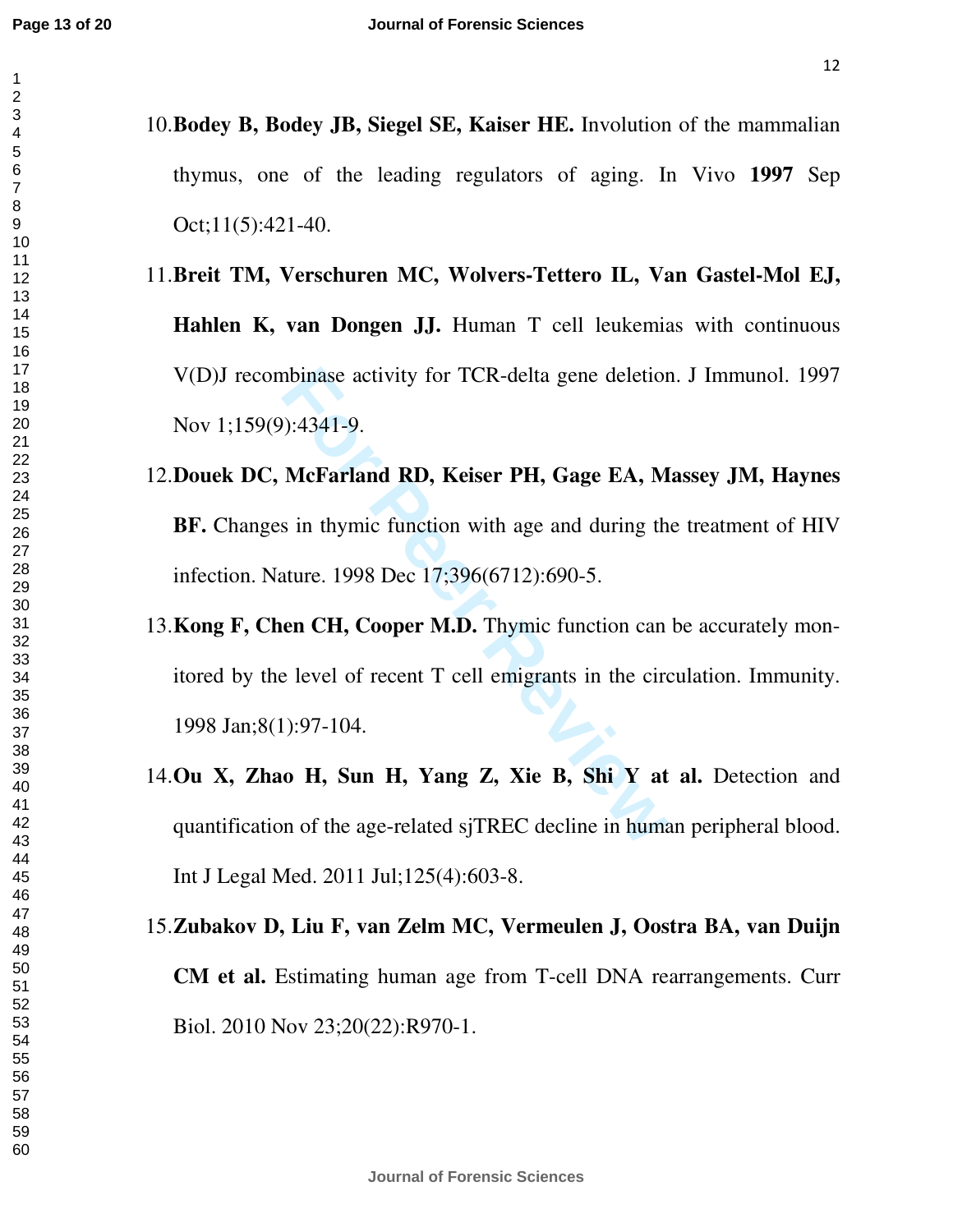- 16.**Ou X, Gao J, Wang H, Wang H, Lu H, Sun H.** Predicting Human Age with Bloodstains by sjTREC Quantification. PLoS One. 2012 Aug 7(8):e42412.
- 17.**Hazenberg MD, Verschuren MC, Hamann D, Miedema F, van Dongen JJ.** T cell receptor excision circles as markers for recent thymic emigrants: basic aspects, technical approach, and guidelines for interpretation. J Mol Med (Berl). 2001 Nov;79(11):631-40.
- s, technical approach, and guidelines for in<br>
2001 Nov;79(11):631-40.<br> **Benes V, Garson JA, Hellemans J, Hugge**<br>
IQE guidelines: minimum information 1<br>
real-time PCR experiments. Clin Chem. 20<br>
A new mathematical model for 18.**Bustin SA, Benes V, Garson JA, Hellemans J, Huggett J, Kubista M et al.** The MIQE guidelines: minimum information for publication of quantitative real-time PCR experiments. Clin Chem. 2009 Apr;55(4):611- 22.
- 19.**Pfaffl MW.** A new mathematical model for relative quantification in realtime RT-PCR. Nucleic Acids Res. 2001 May 1;29(9):e45.
- 20.**Kayser, M., and Schneider, P.M.** DNA based prediction of human externally visible characteristics in forensics: motivations, scientific challenges, and ethical considerations. Forensic Sci. Int. Genet. **2009** *3*, 154– 161.
- 21.**Schmeling A, Geserick G, Reisinger W, Olze A**. Age estimation. Forensic Sci Int. 2007 Jan 17;165(2-3):178-81.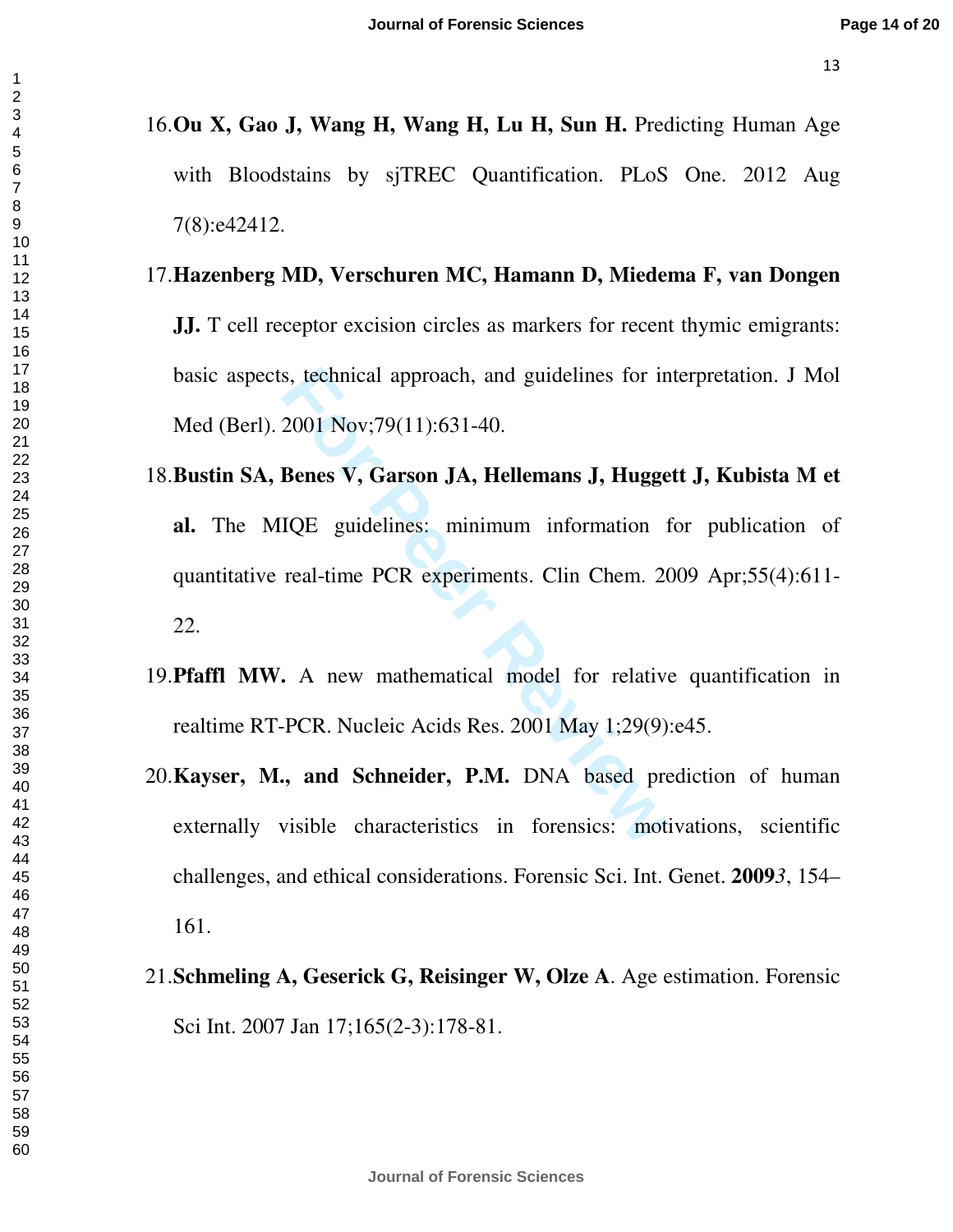- 22.**Meissner C, Ritz-Timme S.** Molecular pathology and age estimation. Forensic Sci Int. 2010 Dec 15;203(1-3):34-43.
- 23.**Lorenzi AR, Patterson AM, Pratt A,** Jefferson M, Chapman CE, Ponchel F **et al.** Determination of thymic function directly from peripheral blood: a validated modification to an established method. J Immunol Methods. 2008 Dec 31;339(2):185-94.
- 24.**Pido-Lopez J, Imami N, Aspinall R.** Both age and gender affect thymic output: more recent thymic migrants in females than males as they age. Clin Exp Immunol. 2001 Sep;125(3):409-13.
- 2):185-94.<br> **J, Imami N, Aspinall R.** Both age and general peer recent thymic migrants in females than malpl. 2001 Sep;125(3):409-13.<br> **J, Seo SB, Kim K, Lee HY and Lee SD**. A cation of signal-joint T cell receptor excipa *25.***Cho S, Ge J, Seo SB, Kim K, Lee HY and Lee SD**. Age estimation via quantification of signal-joint T cell receptor excision circles in Koreans. Legal Medicine, Volume 16, Issue 3, May 2014, Pages 135-
- *26.***FFerrando-Martı´nez S, Franco JM, Hernandez A, Ordon˜ez A, Gutierrez E,** Abad A **et al.** Thymopoiesis in elderly human is associated with systemic inflammatory status. Age (Dordr). 2009 Jun;31(2):87-97.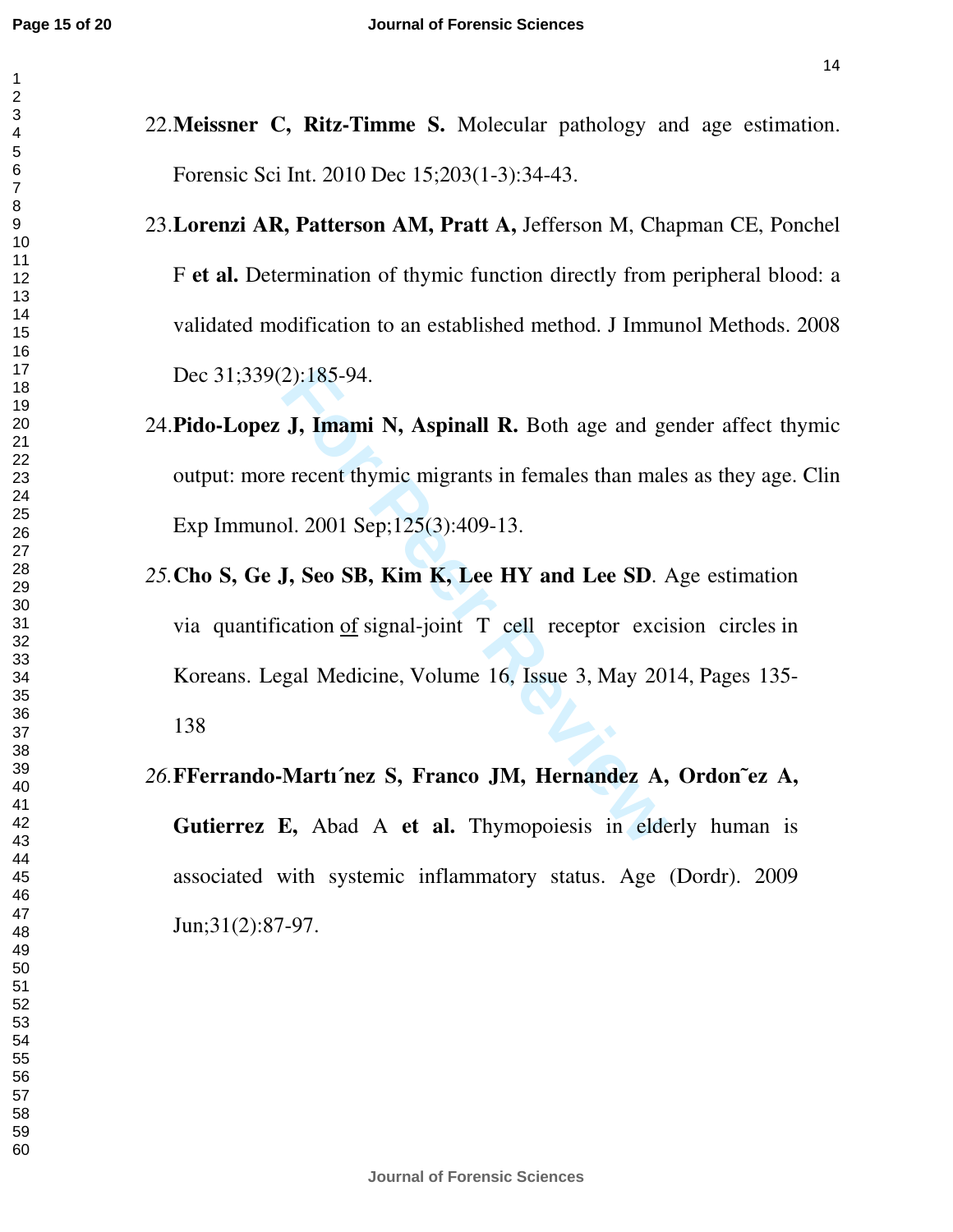| 1                                  |                                     |
|------------------------------------|-------------------------------------|
| $\overline{\mathbf{r}}$            |                                     |
| 3                                  |                                     |
| $\frac{4}{5}$                      |                                     |
|                                    |                                     |
|                                    |                                     |
|                                    |                                     |
|                                    |                                     |
|                                    |                                     |
|                                    |                                     |
|                                    |                                     |
|                                    |                                     |
|                                    |                                     |
|                                    |                                     |
|                                    |                                     |
|                                    |                                     |
|                                    |                                     |
|                                    |                                     |
|                                    |                                     |
|                                    |                                     |
|                                    |                                     |
|                                    | - 789111111111122222222233333333333 |
|                                    |                                     |
|                                    |                                     |
|                                    |                                     |
|                                    |                                     |
|                                    |                                     |
|                                    |                                     |
|                                    |                                     |
|                                    |                                     |
|                                    |                                     |
|                                    |                                     |
|                                    |                                     |
|                                    |                                     |
|                                    |                                     |
|                                    |                                     |
|                                    |                                     |
|                                    |                                     |
|                                    |                                     |
|                                    |                                     |
|                                    |                                     |
|                                    | 40                                  |
| 4 <sup>1</sup>                     | 1                                   |
| 42                                 |                                     |
| $4\overset{^2}{\scriptstyle \sim}$ | Š                                   |
| 44                                 |                                     |
| 45                                 |                                     |
| 46                                 |                                     |
| 47                                 | ì                                   |
|                                    |                                     |
| 48                                 |                                     |
|                                    | 49                                  |
| 50                                 |                                     |
| ŗ                                  | $\mathbf{51}$                       |
|                                    | $\overline{2}$                      |
| Ë                                  | ×<br>ξ                              |
| 54                                 |                                     |
| 55                                 |                                     |
|                                    |                                     |
|                                    | 56                                  |

58 59 60

| Age group (year) | <b>Male</b> | Female | <b>Total</b> |
|------------------|-------------|--------|--------------|
| $0 - 14$         | $\delta$    | 21     | 39           |
| 15-29            |             |        | 30           |
| 30-44            |             | 24     | 36           |
| 45-59            | 12          | 18     | 30           |
| $60 -$           |             |        | 18           |
| Total            | 63          | 90     | 153          |

## **Table (1): Personal data among study groups.**

## **Table (2): sjTREC levels (dCt values) for five age groups**.

| Age                                                                         | N <sub>0</sub> | <b>Minimum</b> | <b>Maximum</b> | <b>Mean</b> ±SE                                            | One-way      |               |         |              | Confidence |  | <b>Confident interval</b> |
|-----------------------------------------------------------------------------|----------------|----------------|----------------|------------------------------------------------------------|--------------|---------------|---------|--------------|------------|--|---------------------------|
| group                                                                       |                |                |                |                                                            | <b>ANOVA</b> |               | level   |              |            |  |                           |
|                                                                             |                |                |                |                                                            |              |               | (95%)   |              |            |  |                           |
| $0 - 14$                                                                    | 39             | $-10.30$       | $-1.90$        | $-6.88 \pm 2.0$                                            | $\mathbf{F}$ | P value       | 0.505   | Lower        | $-11.04$   |  |                           |
|                                                                             |                |                |                |                                                            | value        |               |         |              |            |  |                           |
| $15-29$                                                                     | 30             | $-10.90$       | $-7.50$        | $-9.4100$                                                  | 280          | $0.000**$     |         | Average      | $-10.538$  |  |                           |
|                                                                             |                |                |                | $\pm 0.90871$                                              |              |               |         |              |            |  |                           |
| 30-44                                                                       | 36             | $-12.30$       | $-9.10$        |                                                            |              |               |         | <b>Upper</b> | $-10.033$  |  |                           |
|                                                                             |                |                |                | $10.7917\pm0.84291$                                        |              |               |         |              |            |  |                           |
| $45 - 59$                                                                   | 30             | $-15.90$       | $-10.70$       |                                                            |              |               |         |              |            |  |                           |
|                                                                             |                |                |                | 13.0800±1.45777                                            |              |               |         |              |            |  |                           |
| >60                                                                         | 18             | $-17.30$       | $-12.70$       |                                                            |              |               |         |              |            |  |                           |
|                                                                             |                |                |                | $15.6050 \pm 1.44111$                                      |              |               |         |              |            |  |                           |
|                                                                             |                |                |                | $**$ = highly significant, (No) is the number of the cases |              |               |         |              |            |  |                           |
|                                                                             |                |                |                |                                                            |              |               |         |              |            |  |                           |
| Table (3): Comparison of sjTREC levels among male and female blood samples. |                |                |                |                                                            |              |               |         |              |            |  |                           |
|                                                                             |                | <b>Sex</b>     | N <sub>0</sub> | Mean $dCt \pm St$ deviation                                |              | <b>T-test</b> | P value |              |            |  |                           |
|                                                                             |                | Female         | 90             | $-10.2732 \pm 3.16673$                                     |              | 1.242         | 0.216   |              |            |  |                           |
|                                                                             |                | <b>Male</b>    | 63             | $-10.9175 \pm 3.14297$                                     |              |               |         |              |            |  |                           |
| (No) is the number of the cases                                             |                |                |                |                                                            |              |               |         |              |            |  |                           |
|                                                                             |                |                |                |                                                            |              |               |         |              |            |  |                           |
|                                                                             |                |                |                |                                                            |              |               |         |              |            |  |                           |
|                                                                             |                |                |                |                                                            |              |               |         |              |            |  |                           |

# **Table (3): Comparison of sjTREC levels among male and female blood samples.**

| <b>Sex</b> | No | Mean $dCt \pm St$ deviation | <b>T</b> -test | P value |
|------------|----|-----------------------------|----------------|---------|
| Female     | 90 | $-10.2732 \pm 3.16673$      | -242           | 0.216   |
| Male       |    | $-10.9175 \pm 3.14297$      |                |         |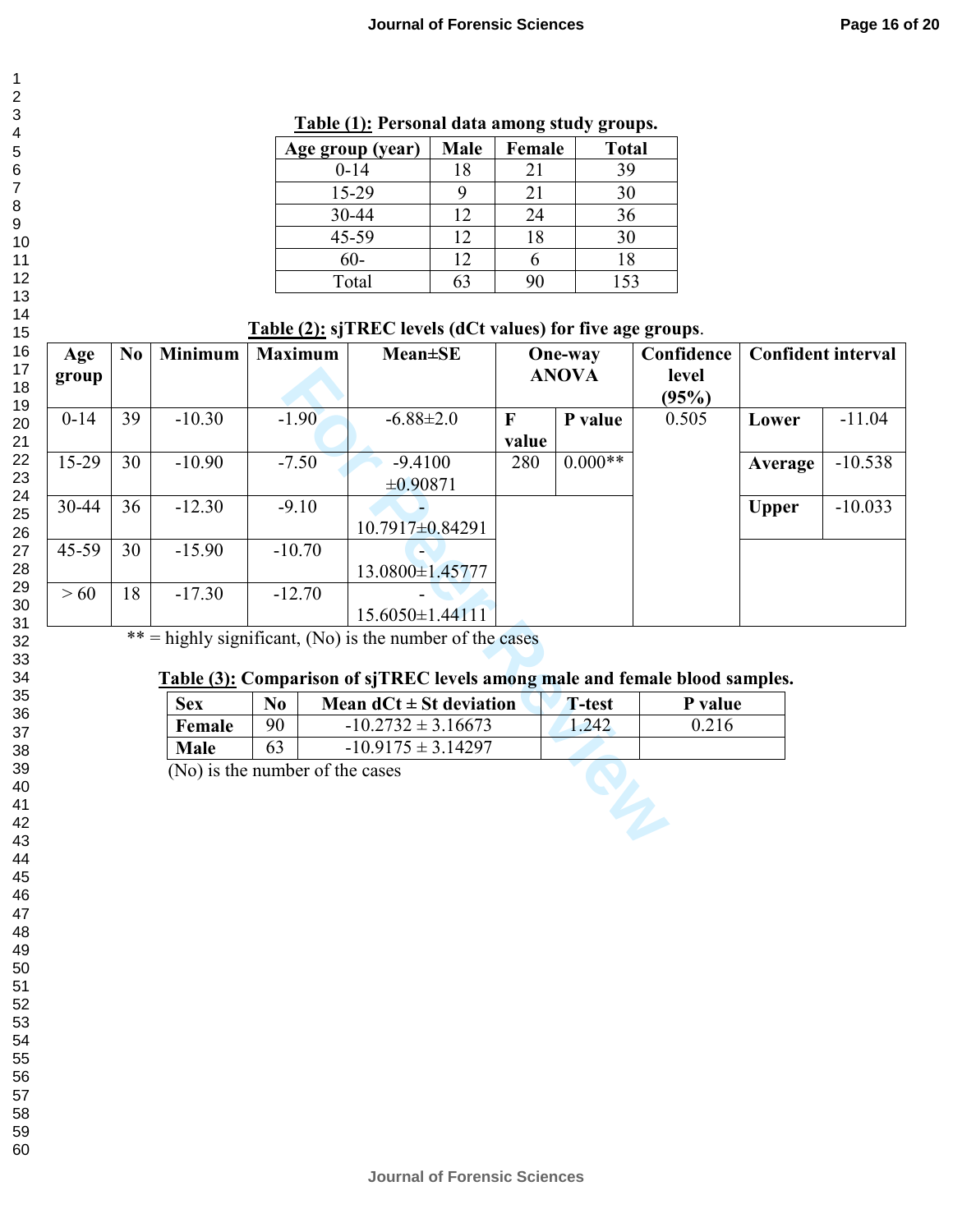$\mathbf{1}$  $\overline{2}$  $\overline{\mathbf{4}}$  $\overline{7}$ 



**Figure (1):** Rearrangement of T-cell receptor (TCR) and formation of sjTREC **(Zapico and Ubelaker, 2013).**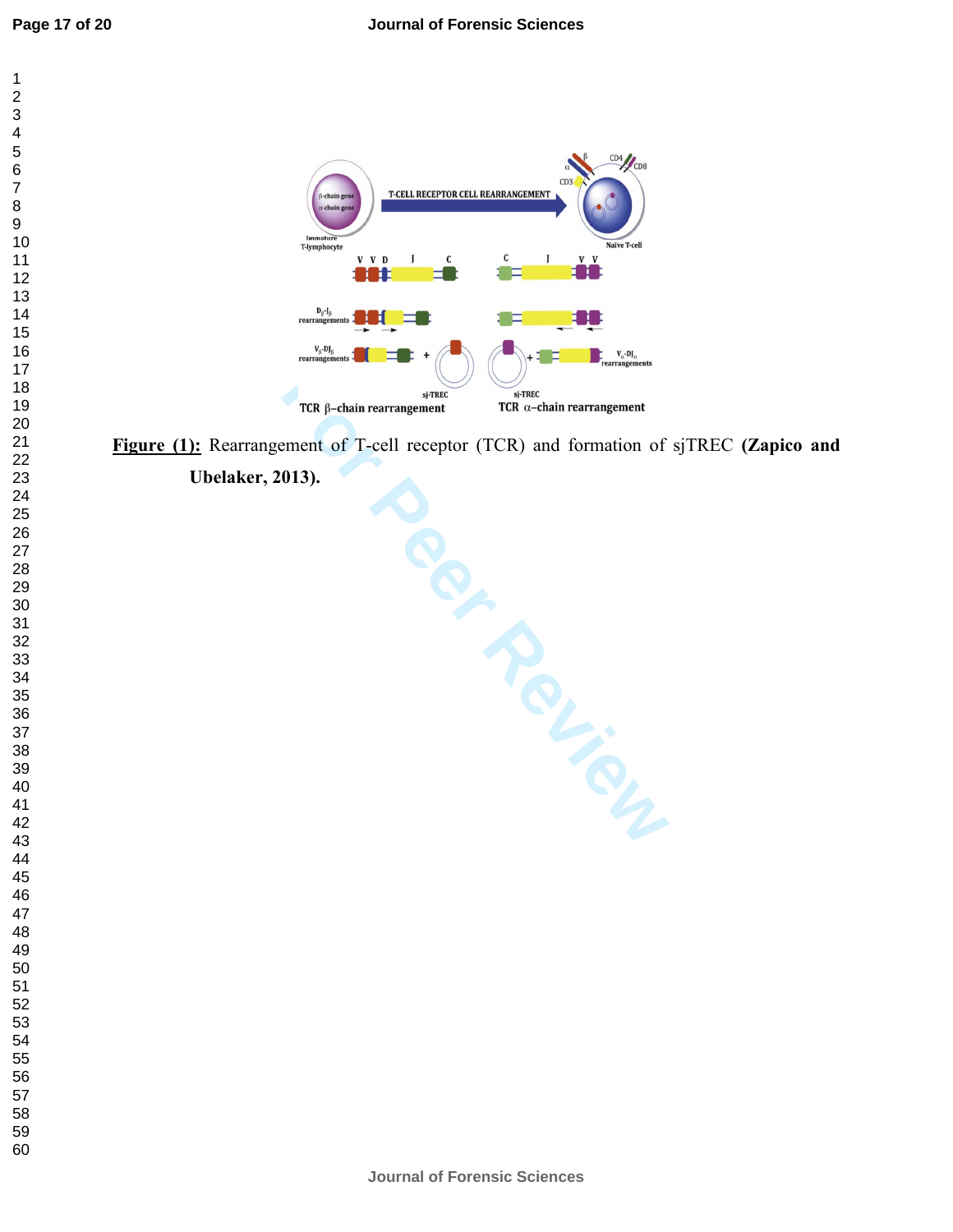$\mathbf{1}$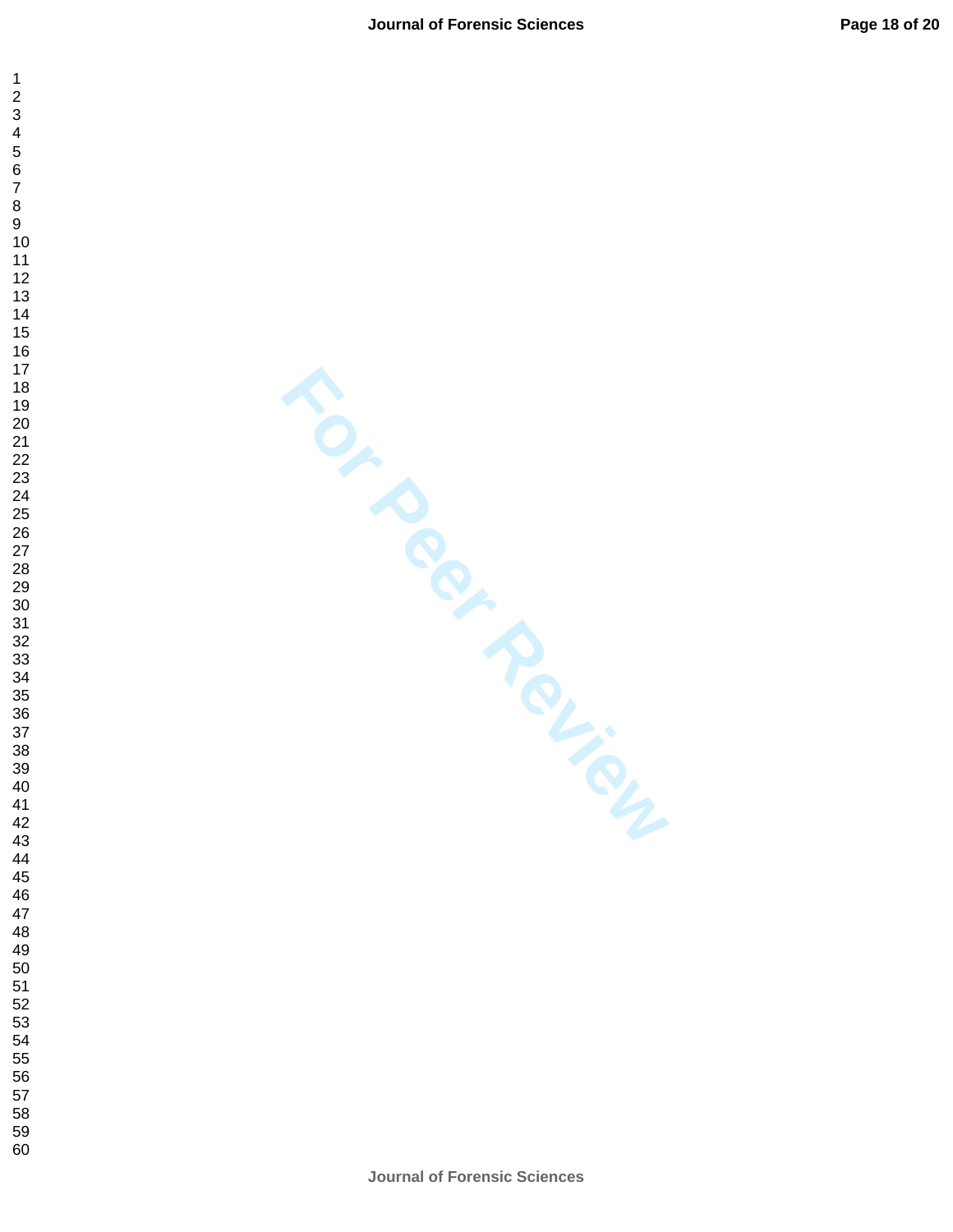



Confident level

 $95% = 0.5$ 

215x279mm (300 x 300 DPI)